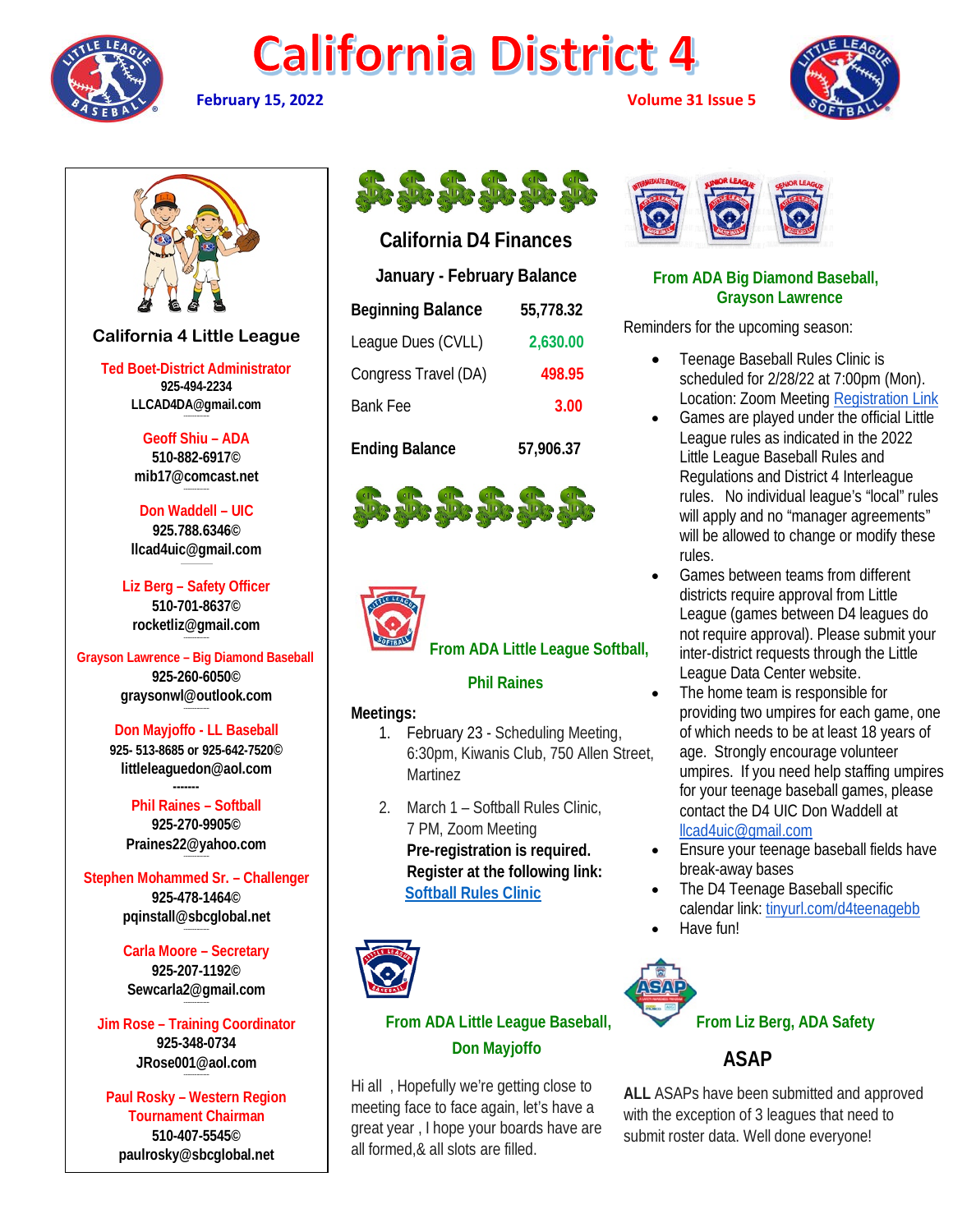

**February 15, 2022 Volume 31 Issue 5**





 **From Geoff Shiu, ADA**

### **VOLUNTEERS...Backbone of a Successful League!**

A strong volunteer base is at the center of every successful Little League program. From coaches to board members to umpires, every volunteer plays a part in providing a great Little League experience. With today's busy schedules, recruiting volunteers can be a challenge, but when done successfully will help take your program to the next level. Take the time now to develop a plan to have a strong volunteer base.

The stronger the volunteer base, the stronger your league will be...and more room on your plate to lead your league.

#### **Identify Volunteer Position --**

The Board determines how many positions need to be filled in advance of the season. When identifying positions, be sure to define the role and responsibilities of that position. This will help potential volunteers know what to expect and help the league measure the success of the individual filling that position.

#### **Identify Volunteer Sources --**

Most volunteers within your league will be parents of participants; however, there are other areas to which your league can turn to look for volunteers: Service Organizations Local Businesses Leadership Programs High Schools and Colleges

#### **Prepare To Reach Out --**

When asking someone to volunteer their time, there are several factors you will

want to keep in mind. This includes clearly defining volunteer roles and positions plus what motivates individuals to volunteer. Be prepared to promote to individuals why they should volunteer, which is different from player registration promotion.

### **Recruiting Volunteers --**

There are numerous opportunities to reach out to volunteers, one of the best being registration. When conducting an in-person registration, talk with parents about positions that need to be filled; when conducting an online registration, make sure there is an opportunity for parents to sign up to help out in a volunteer capacity.

### **Volunteer Recognition --**

An important part of keeping volunteers engaged and motivated is recognizing their efforts throughout the year. Whether your league holds a Volunteer Recognition Ceremony or creates special pins and other tokens of appreciation, consider creating opportunities to recognize and thank your volunteers. Showing appreciation for volunteers is crucial to a league's longevity.

## **Little League Days With The San Francisco Giants**

\*\*\*\*\*\*\*\*\*\*\*\*\*\*\*\*\*\*\*\*\*\*\*\*\*\*\*\*\*\*\*\*\*\*\*\*\*\*\*\*\*\*\*\*\*

Sunday, April 10 vs Marlins Sunday, May 1 vs Nationals

 \$5 of every ticket sold goes directly back to your league!

#### **For More Information:**

Matt Furtado 415.972.2293 [MFURTADO@SFGIANTS.COM](mailto:MFURTADO@SFGIANTS.COM)



#### **From ADA Challengers, Stephen Mohammed**

Hello, I'd like thank all your Challenger VP's who responded to our survey. Our numbers are way down again this year. We've taken a big hit due to the Pandemic. I'm still waiting to hear from, Alameda, Pinole-Hercules, Richmond and Pittsburg. As of right now we have 8 Challenger teams and 5 Senior teams. I'm going to talk to Ted before our meeting to decide on the Jamboree. Right now I have more no's than yes to have it. Again I'd like to thank Amber Crowley from Albany LL for her help. Thank you everyone



# **From Jim Rose – Training Coordinator Rules Clinics 2022**

District 4 will be running five Rules Clinics on Zoom to prepare all divisions of baseball and softball for the coming season. The Clinics will highlight rules and regulations, new rules, interleague rules, and will highlight rules with video examples. Coaches, manager, and umpires are encouraged to attend. Questions are encouraged during these presentations. **Pre-registration is Required for each Clinic. Links for registration are listed after each clinic.**

**The Basic Rules Clinics** will focus on Minor and Major Baseball, but will cover Foundational rules relevant for both Softball and Teenage Baseball.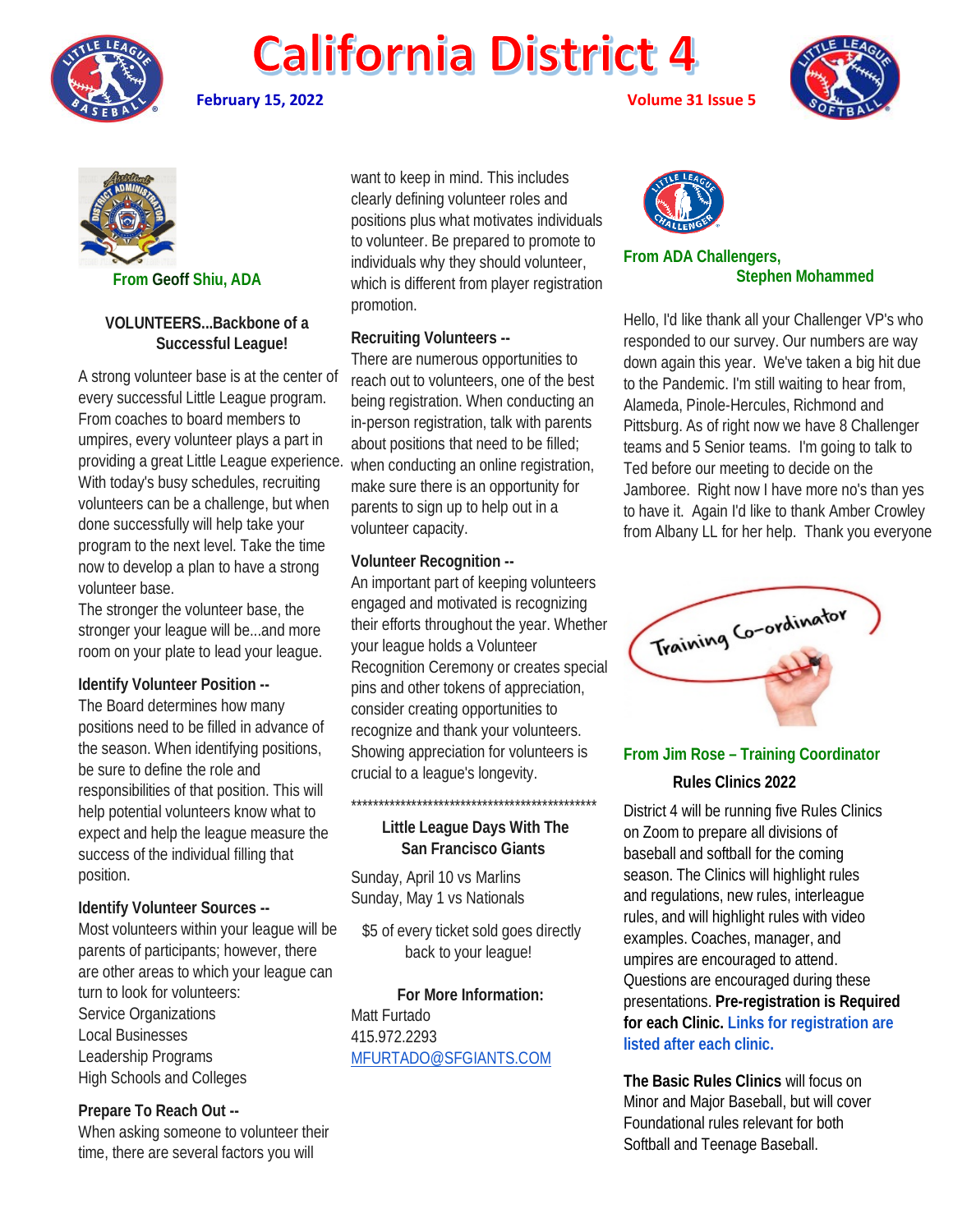

**February 15, 2022 Volume 31 Issue 5**



**Thursday, February 17, 7-8:15pm.** 

 Basic Rules Clinic #1: Regulations, and Rules 1 and 2-Safety, Decorum, Equipment, and Definitions **Pre-registration at the following link:** [Basic Rules Clinic -](https://us02web.zoom.us/meeting/register/tZEtf-uhrT8jEtxaqiCSsZIgerB-ylY99wp1) February 17th

**Thursday, February 24, 7-8:15pm.**  Basic Rules Clinic #2: Rules 3 – 7  **Pre-registration at the following link:** [Basic Rules Clinic -](https://us02web.zoom.us/meeting/register/tZIvc-uppzkoEtQo8WrPjKO56HeaB_CYvA9Y) February 24th

#### **Thursday, March 3, 7-8:15pm.**

 Basic Rules Clinic #3: Interference, Obstruction, and Rule 8-Pitching  **Pre-registration at the following link: [Basic Rules Clinic -](https://us02web.zoom.us/meeting/register/tZEsduioqj0sGd2f5rl9OoDAkg3q0hrbeP-i) March 3rd**

**The Teenage Baseball Clinic** will cover rules specific to Intermediate, Junior, and Senior Baseball, and Interleague Rules for District 4 at those levels of play. Monday, February 28, 7-8pm  **Pre-registration at the following link:**

**[Teenage Baseball Clinic](https://us02web.zoom.us/meeting/register/tZ0oceCuqjMpHtcH9cr5OStWoqs50DfTbHWK)**

**The Softball Rules Clinic** will cover rules specific to Softball and all Interleague Rules for District 4. Tuesday, March 1, 7-9pm  **Pre-registration at the following link: [Softball Rules Clinic](https://us02web.zoom.us/meeting/register/tZMvduGoqz8pHtaZ7W7fjdc3x8jClcgb5Xxb)**



# **From ADA D4 UIC, Don Waddell**

#### **Umpire Training**

Our District 4 Umpire Mechanics Clinics are coming up starting this week! Please encourage your umpires to attend

**1. Advanced Umpire Mechanics Clinic** - This clinic is designed for those experienced umpires who want to build upon their past training and experience to improve skills and knowledge. Organized and delivered by the District 4

Staff, instruction will focus on positioning for the right call, working in two umpire crews, and advanced plate mechanics. The clinic is on Sunday, February 27 at Pinole Hercules Little League. **Pre-registration is required at the following link -**

**[Advanced Umpire Mechanics Clinic](https://www.eventbrite.com/e/district-4-advanced-umpire-mechanics-clinic-february-27-2022-registration-238746536317?aff=ebdssbdestsearch)**

### **2. Junior Umpire Clinic** -

A special one day umpire clinic just for your teenage umpires. Instruction will focus on the basics of umpiring on the small diamond, but we will also cover working with a partner, plate umpire skills, and proper equipment. Open to all Junior Umpires. The clinic is Sunday, March 6 **is required at the following link - [Junior Umpire Clinic](https://www.eventbrite.com/e/district-4-umpire-clinic-for-junior-umpires-ages-13-18-march-6-2022-registration-238729916607?aff=ebdssbdestsearch)**

# **League Assistance is Needed**

The District 4 Umpire Staff needs your assistance to make sure our clinics are the best they can be. We need teams of players who will participate in live scrimmage drills with our student umpires at our clinics. Just like an extra practice – your team would be able to run bases, field balls and make plays in a controlled action situation. Teams are needed in the afternoon sessions on both dates, from about 1230 to 330 p.m. You must provide your own equipment including batting helmets etc. If you can help out please contact Don Waddell.



## **Little League Rule Book App**

Download the 2022 Little League Rule Book App to stay current with all rule updates and approved rulings. The Rulebook App contains the Official

Regulations, Playing Rules, and Operating Policies for all divisions of Baseball, Softball, and Challenger in one easy-to-use location. The App includes all three rulebooks, exclusive rule interpretation videos, and automatic updates for future seasons after a one-time download of \$1.99. Purchase on the Apple App Store or Google Play Store. You can still order the printed Rule Book through the Little League Shop for a cost of \$4.99 each. These printed books are in limited supply and will not be updated during the season if rule changes occur.

# **Local Rules Should be Developed by Each League**

at Martinez Little League. **Pre-registration**  Each league should prepare Local Rules that govern the play in each of your divisions. The Little League Rule Book contains all the rules and regulations under which regular season games are to be played, but it does allow for certain options on many rules that can be adopted by a league to address local issues. There are currently 39 unique rule or regulation options for 2022 that your league needs to decide upon and document in your Local Rules. Leagues can also adopt local rules that enhance specific rules, such as requiring more mandatory play or specific amount of play at given positions, protective cups for all male players, etc., as long as those enhancements do not violate or weaken the Little League rule.

> Please note that any proposed local rule that is inconsistent or in direct conflict with the Little League rule requires a specific waiver from the Charter Committee at Headquarters in Williamsport. Waivers are good for **one season only**, and must be resubmitted each year unless otherwise noted. The waiver process is simple – the local Board votes to request a waiver, the League President prepares a written summary of the requested rule modification with justification and sends it to the District Administrator. The DA forwards the request to the Regional Administrator in San Bernardino with his comments. The Regional Administrator coordinates the review with Headquarters, and makes a response back to the DA as either approved or rejected. This process can take several weeks given the meeting schedule of the Charter Committee, and